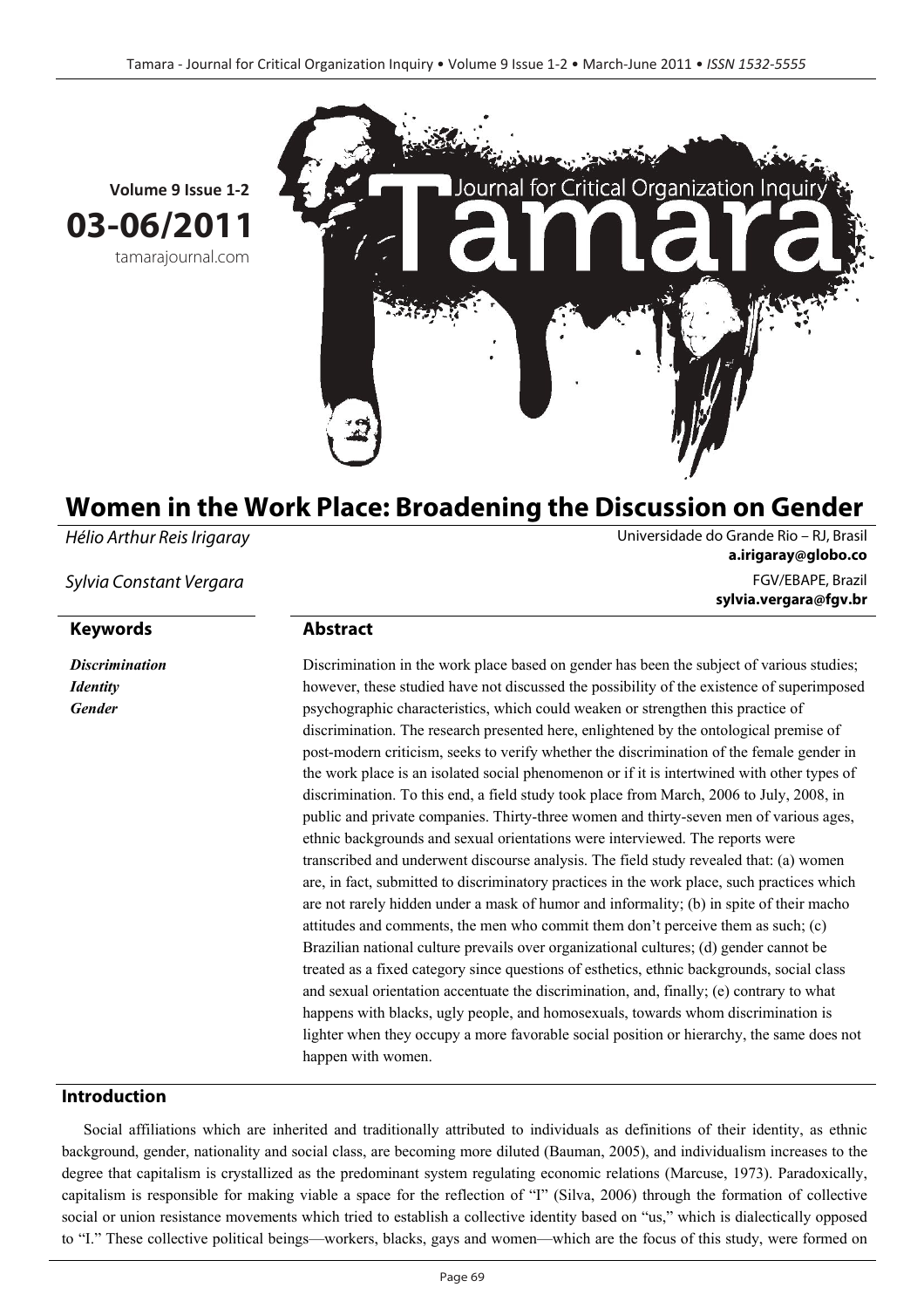the basis of alternatives, or the construction of the "other" as opposed to the "I" (Ricoeur, 1994), and are found in every social body, including work organizations. These organizations have been treated as antiseptic environments in which individuals relate in a functional and neutral way aiming for common economic goals (Irigaray, 2007). This functionalistic way of administrating neglects the fact that, in the same work place, there are individuals with distinct psychological backgrounds, genders, ages and lifestyles, who, in order to survive, many times keep quiet, hiding themselves under the cover of impersonal professionalism (Irigaray, 2007).

In the field of Organizational Studies, the diversity of the members of organizations has been analyzed through isolated prism: race or ethnic background (Alves, Galeao-Silva, 2004; Fleury, 2000), sight deficiency (Scott, 1964), facial deformities (Edwards; Watson, 1980), physical deficiency (Heinski, 2004, Carneiro; Ribeiro, 2008), sexual orientation (Irigaray, 2007); Siqueira, Ferreira; Zauli-Fellows, 2006) obesity (Homan *et al*., 2001), mental deficiency (Foley, 1979) or gender (Carvalho; Carvalho: Santos, 2002; Tonelli, 2001; Betiol, 2000). On what pertains to women, the studies cited point out that, in fact, women are discriminated against in the work place. However, the research did not consider the possible existence of overlying psychological characteristics, which could lessen or accentuate, for example, discrimination based on gender.

As other studies in the area of Administration (Vergara; Irigaray, 2007; Tonelli, Alcadipani, 2001), this research is also enlightened by the ontological premise of post-modern criticism (Benhabib, 2002; Boje, 2001), which presumes the existence of multiple realities and parallel identities, superimposed and simultaneous (Baudrillard, 1968), which means that individuals are the result of multiple intersecting sources of identity. Empirically, there is evidence that discrimination on the basis of sexual orientation (Irigaray, 2008), ethnic background (Santos, 2006) and ugliness (Ecco, 2007) polarizes and is weakened—or accentuated—depending on social class and job of the individuals discriminated against. As the aforementioned categories are socially constructed (Berger; Luckmann, 2004), in order to fill the social vacuum that may arise, it is important to highlight that our object of study is gender in the Brazilian society and the verification if discrimination against the female gender in the work place is an isolated social phenomenon or is it intertwined with other types of discrimination? In the attempt to answer this question an empirical research was developed, the course of which is explained here.

This study is organized in six parts, including this introduction. In this next part, the justification and limitations of the project are discussed. In the third, a review of the literature on the subject is presented to establish a theoretical background regarding this study: the nature of the relationship between masculine hegemony and the social construction of feminine identity, as well as the diversity of the genders in the work environment. In the fourth section, the methodological course is described; in the fifth, the field work is shown, and finally, in the last, conclusions obtained through the study are presented.

## **Justification for the study: understanding the Brazilian background**

At this moment in history, in which social relations are diluted and have become more unstable and changeable (Bauman, 2002), the discussion about identity should focus on this process of transformation. In this way, this research is relevant in that it approaches the question of gender, not in the traditional way, but through the point of view of the transitory, which is imposed over the permanent (Bauman, 2002).

Furthermore, in this research, upon analysis of the process of disqualification of women and of the multiple identities that are interposed with the gender, the recommendations of Correa and Carrieri (2005) are followed about the necessity of deepening the study of the correlation between relationships of power and work in the organizations. Their research indicated how work relations are degraded by gender inequality and sexist behavior.

Historically, women have been discriminated against in the Brazilian society. Their social role has mostly been limited to the domestic sphere (DaMatta, 1991), which is defined as a space of integration, where human relations are characterized by proximity, personalization and stability (Giasson, 1990). Socially, the domestic universe refers to family symbols, such as home, garden; whereas men are destined to public spaces, wars, weapons, machines, and fights (Yaguello, 2001). This social characterization of genders, which places men as the protagonists, has been reified in the labor relations.

Metaphorically, Brazilian women have reproduced Penelope´s life, in the Odyssey, written by Homer. Penelope waits and looks after the house, making Ulysses´ travels feasible. This sexual division of labor is one of the most resistant *topoi* of Brazilian society (Santos, 1997, p. 109).

Nevertheless, when Brazil entered WW II, women had to fill the gap left by the men in the workforce. They acquired some mobility, conquered the right to vote, to wear more comfortable clothes and, above all, self confidence. They advanced in their *transgression* in the 1980's. The severe economic crisis that hit the country, made the unemployment rate among men skyrocket and, again, the women had to provided "the bread for the family", becoming social entrepreneurs as artisans, embroiderers and even recycling garbage (Irigaray; Rocha-Pinto, 2006).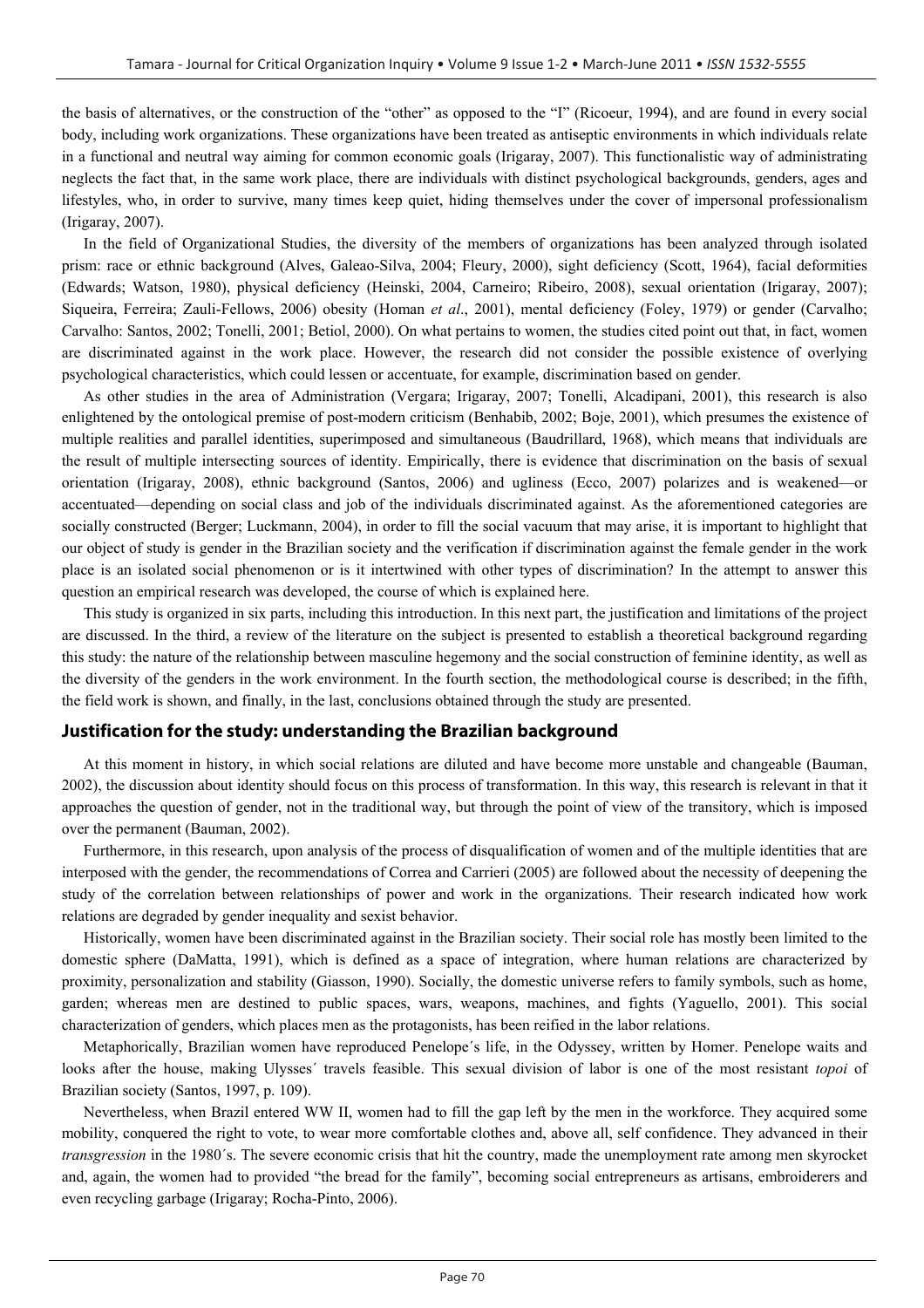We borrow this expression transgression from Roberto DaMatta (1991, p. 137), who affirms that "only through transgression we can conceive social change". According to this anthropologist, transformation, reform, and revolution may only take place in the public space; seldom in the domestic sphere, since home is "a place where time does not pass and history knocks on the door" (DaMatta, 1991, p. 114).

If the discrimination against women is explicit and – up to now – tolerated and not criminalized, the same does not happen toward racial issues. Racism is considered a severe crime by the Constitution; nevertheless, it is unstated. Historically, Brazil has been the purgatory for the whites, hell for the blacks, and heaven for the *mulatos* (light-brown skinned. In Portuguese, this word derives from mule, an hybrid animal used to transport heavy loads), according to Florestan Fernandes (1987). In terms of citizenship this means that, historically, the blacks have had only duties; the whites, all the privileges as long as they could maintain the *status quo*; and the *mulatos*, for living on the margins of the society, entitled to no social sanction whatsoever.

Culturally, Brazilians avoid any kind of conflict; generally, they adopt ambiguous behavior when facing a dilemma or issue. There is little distinction between public and private, duties and rights and, not rarely, humor is used to transvestite racism, homophobia, and sexism, which is the object of this research.

Although women have entered the productive system, they are still disqualified in the workplace (Betiol, 2001). This disqualification is reified by the invisible ceiling and salary inequality (Tonelli, 2001). It is not only the matter of excluding the women from the workforce (as it has been), but how they are inserted and treated inferiorly.

 Therefore, we believe that, to understand discrimination based on gender in the work place—its causes, manifestations, and consequences – will contribute to the development of proposals by political organizations, which, effectively, could impede the instances, in this specific case, of moral harassment in firms (Heloani, 2004; Hirigoyen, 2002; Freitas, 2001), with the objective of minimizing the physical and moral pain inflicted on the victims. With Pauchant (2006) and others, it is believed that the administration of an organization should strive for the principals of ethics and social responsibility and not only for the plans to maximize profits at any cost.

#### **Masculine Hegemony and the Social Formation of Feminine Identity**

Post-modern criticism borrows from Gramsci's view of Marxism the concept of hegemony, or how the dominant class establishes and maintains its power and domination over the working class. This is done by persuading most of the population, through the media, organizations and institutions, as to the concepts of "normal," "natural," and "common." The notion of masculinity was historically founded and associated with values as "courage," "autonomy," "ability," "adventure," and "group solidarity" (Carrigan, Cornell, Lee, 2002, p. 75). In this way, the concept of masculine hegemony resides in the way a group of particular men—white, heterosexual, and rich—take over privileged positions of wealth and power in a society and how they are able to reproduce, legitimately, the social relations that produce and secure their domination.

Masculine hegemony is imposed by violence, many times symbolic, mild, and insensitive and invisible to the victims themselves (Bourdieu, 2007), in that it produces pleasure and is perpetuated by purely symbolic means of communication and knowledge (Foucault, 1994), or, more precisely, as Bourdieu (2007, p. 8) points out, "from the lack of recognition, or recognition, in the last analysis, of the consent of the victims themselves." The logic of masculine domination is manifested and goes beyond all social relations once it is in the name of a symbolic principal, which is recognized by the dominator as well as the dominated (Bourdieu, 2007). This power is exercised by a) the language and its uses (the way of speaking, expressions that are used, the use of gender); b) the crystallization of a way of thinking (men should be more objective than women): c) the way of speaking (men should be more silent); d) the imposition of a specific way of life (determining clothing, masculine colors and feminine colors) and, mainly, e) by body language (men should be more contained, use fewer gestures). Usually this kind of power is also manifested in sexual practices, since it is based on the premise that there is a fundamental division between masculine (active) and feminine (passive). This principle "creates, organizes, expresses and directs desires" (Boudieu, 2007, p. 31). While there is the masculine, erotic desire to possess and dominate, there is also the feminine desire for masculine domination, submitting women to an erotic subordination. In this way, sexual relations turn into social relations in which there is an erotic significance to domination.

The principle of inferiority and exclusion of women, ratified and amplified by the mythical-ritual system of society, is the source of fundamental imbalance between men and women in the area of symbolic exchanges, of relations of production and the reproduction of symbolic capital, for which the central mechanism is the marriage market, basis of the whole social order. Women can only be seen as objects, symbols, whose meaning is found outside of them and whose function is to contribute to the perpetuation or the increase of symbolic, sexually- based capital (Bourdieu, 2007). The home becomes the opposite pole of work (Tonelli, 2001). In this masculine world, women are educated to participate in the game of power struggle by proctor, in other words, through men (through marriage, for example) and are always put in an exterior, subordinate position. Their primary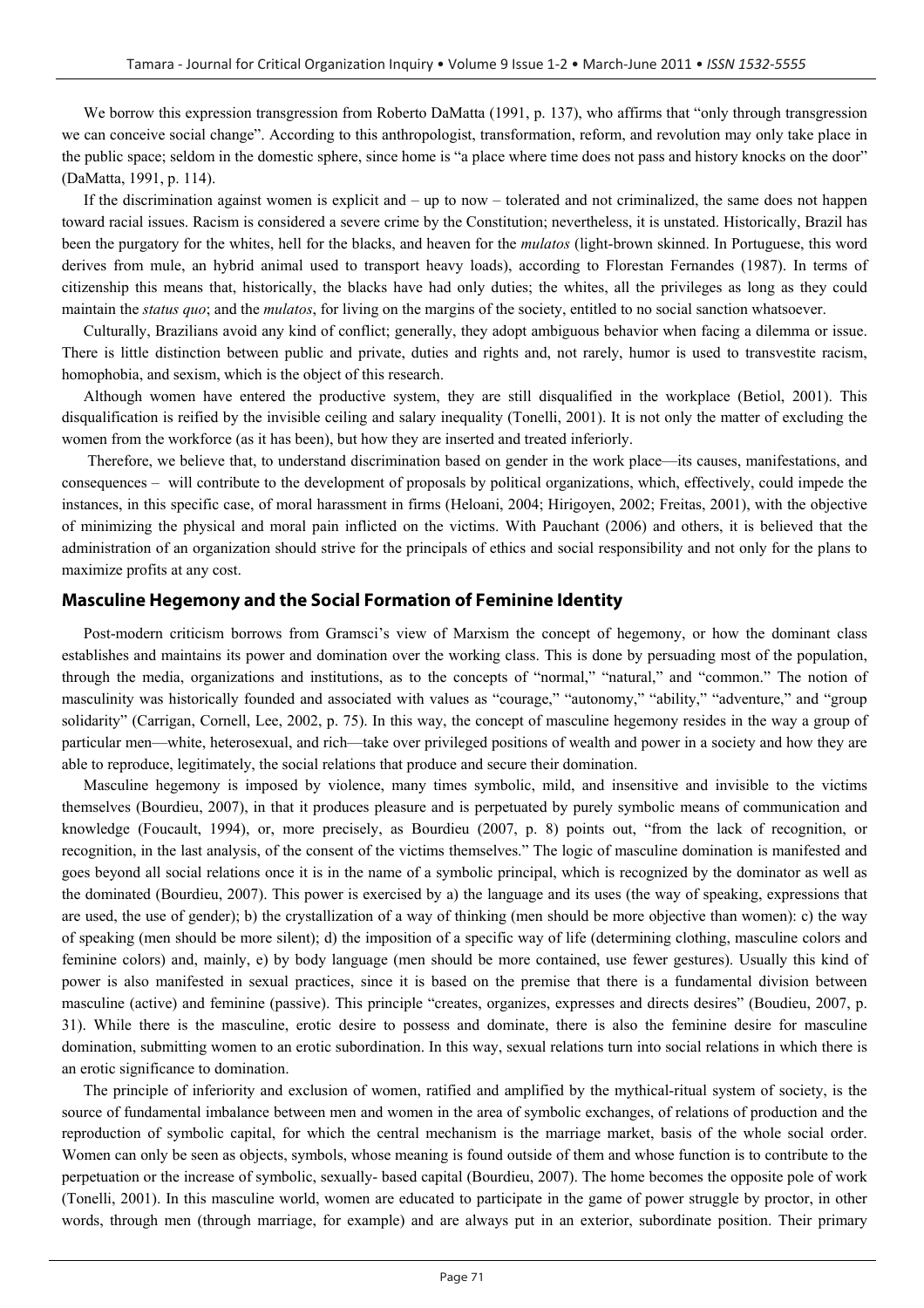function is to take care of the players: the men... This vision was explained by Kant (1964, p. 770) as, "women cannot personally defend their rights and civil functions; just as they do not make war: they can only do this by means of a representative." Thus, different types of socialization predispose men to love power games, and women to love the men that play them. Masculine charisma is the charm of power, the seduction that having power has over bodies, whose own pulsations and whose desires are politically socialized (Pringle, 1988).

The formation of feminine identity has sometimes occurred under the irreconcilable confrontation of masculine vs. feminine, in which men are "the other" and, in spite of the feminist posture, inadvertently subjected women to the condition of "second sex." (Beauvoir, 1995). On other occasions, women have not accepted that their sex, gender, is "second" and have argued that the sexes or genders are two, without a first or second (Irigaray, L., 1994). In fact to argue for women and feminine subjectivity from a political point of view means to recognize that they do not need (or even want) to be "the other" (masculine subject), for as Luce Irigaray (1994, p. 53) asserts: "the question of the other is badly interpreted in occidental tradition. The other is always the other of the same, the other of the subject itself and not another subject to itself reduced and on the same level." This means that there still is not really an other for the philosophical subject, and more generally, for the cultural and political subject in this tradition. In conclusion, effectively, there is exploitation of women and this resides in the difference between the genders; thus, the problem should be resolved by considering the difference and not by abolishing it. This neo-feminist vision interprets and criticizes how the philosophical subject, which is historically masculine, reduced the other in a relationship with itself—a complement, projection, inversion, instrument, nature—inside his world, on his horizon (Irigaray, L., 1994). In the author's view, as for Freud, as well as for other authors of diverse philosophical systems and who have greatly affected our tradition, "the other" is always "the same" and not a real other. These criticisms are based on sexuality, for which, generally, the identity of adolescent girls is interpreted to be in function of sexuality and of her identity of the adolescent boy, of the man. From this perspective, the birth of a boy child would be preferred to that of a girl-child. For years and even today, in some societies, a marriage is only considered successful and the woman only seen as a good wife, after she gives her husband a male child. To think of the man as the only subjective model, to which women should be equal and not recognize the differences, the fluid identities of individuals, is to limit oneself to an incorrect modern, Marxist paradigm, which advocates the existence of only one model of subjectivity, historically masculine. To get out of this all-powerful model of the one and its multiple, one should use the model of two, "a two that is not twice the same, not a large and a small, but two really different entities" (Irigaray, L., 1994). The paradigm of these two is based on the sexual difference, since that is where two subjects reside, which should not be seen in a hierarchical relationship since both sexes have the task of preserving the human race and developing a culture of respect for their differences. In this way, to place two in the place of one with sexual differences means, therefore, a philosophical change and political decisiveness, one which renounces the plurality of one being and sees two distinct beings, as fundamentally necessary to a new ontology, of a new ethic, of a new politics, in which the other is recognized as other and not as one in the same: bigger, smaller, but is which is seen as equal (Irizarry, L., 1994).

## **Women, Work Environment and Relations**

The studies about women and the work place (Carvel; Carvel; Santos, 2002; Silva, Vilas Boas; Briton, 2001; Tonally, 2001; Bettino, 2000; Machado, 1999; Bastes, Correa; Lira, 1998) have dedicated themselves to approach gender as a rigid social category. In spite of this limitation, such studies are fundamental to get an understanding of the question of gender in the study of organizations. This research reveals that, when compared to men, women show stronger double links with work, which means they demonstrate a larger compromise with the organization and with their profession (Bastos, Correa; Lira, 1998; Machado, 1999). Also detected in the study were the complaints, dissatisfactions, insecurities and anguish of women in what affects the environment and relations at work (Carvalho; Carvalho; Santos, 2002).

The studies performed show that women perceive themselves to be discriminated against in the following ways: a) the existence of barriers in relation to professional promotion and restrictions in relation to positions of responsibility in the firms (Betiol, 2000; Silva, Vilas Boas; Brito, 2001); b) a greater level of demands from superiors when they are married and have children (Oliveira; Oliveira; Dalfior, 2000); c) occupation of inferior hierarchical positions than men, even when they have better professional qualifications (Madruga *et al*., 2001); d) macho behavior by bosses and co-workers (Vilas Boas, Paula Neta' Barros, 2001) and, finally, e) imposition of a masculine model for speech and attitudes in order to get promoted or be successful professionally (Oliveira; Oliveira; Dalfior, 2000); Silva, Vilas Boas; Brito, 2001). Pertaining to private life, some women are disappointed because they feel belittled by their husbands and families, as well as for the difficulties imposed by the double work day (Paula Neto, Capelle; Vilas Boas, 2001), as such, at least, Brazilian women, targets of this study, continue fighting for their own professional recognition (Betiol; Tonelli, 1991; Boscarin; Grzybovski; Migott, 2001). In fact, discriminatory practices against women are characterized by moral harassment, by abusive behavior, by behavior, words, gests or acts that can produce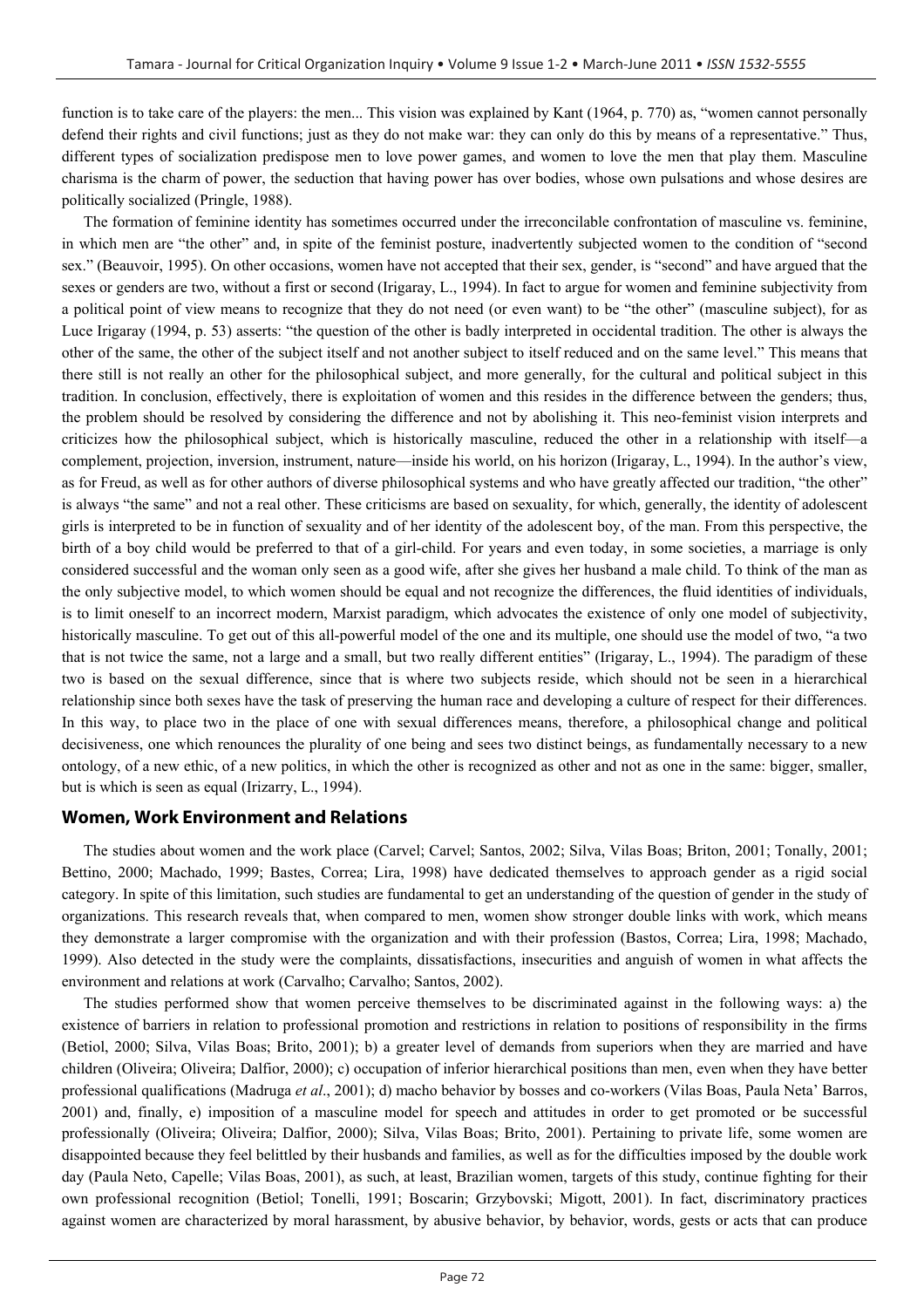damage to the personality, dignity, or physical and psychic integrity of a human being (Hirigoye, 2001). The abuse of power, done repeatedly and systematically, over a long period of time, makes for perverse practices in the work place (Hirigoyen, 2000; Barreto, 2002; Reitas, 2001), even when it is masked by tenderness and affection (Barreto, 2000).

## **Methodological Approach**

This study was enlightened by the ontological perspective of post-modern criticism (Boje, 1995), which analyzes society through a non-patriarchal view (Benhabib, 1992), which means it dislocates the focus of the discussion to other dimensions (equality, democracy and multiplicity), starting from the premise that there are multiple voices living multiple realities (Gergen, 1991). This research presupposes that the understanding of meaning of social action should start from the perspective of the subjects themselves, and not from the viewpoint of the researcher (Da Matta, 1979, p. 35). To this end, the study tried to borrow the viewpoints of the 33 women and 37 men interviewed between March of 2006 and July of 2007 in the cities of Sao Paulo and Rio de Janeiro. They are members of state and private companies of various sectors and sizes. The average age of those interviewed is 34.8 years and they are from various ethnic groups and sexual orientations. The reports were transcribed and underwent discourse analysis to understand the body of social interactions of the participants; that is, different participants involved in some action in which there are active and passive roles (Charaudeau; Mainguenau, 2004). Throughout this study, the authors were conscious that this research strategy would not make them become neutral or autonomous; therefore, they tried to be impartial by being distant (strangers) from the object studied (bracketing), so they followed the orientation of Bourdieu (2007) to not confuse the subjectivity of the researcher (his or her value judgments) with the subjectivity of the objects of research (individuals, groups, socio-cultural systems). In this research, the interviewers kept in mind the considerations of Goldenberg (2000), by opting for a script compatible with a focused interview, semi-structured. The interviewed were, *a priori*, informed of the objective of the research and were guaranteed that the reports would be anonymous and confidential. The interview, *per se*, was structured in two parts: a) collection of categorical data regarding the interviewed subjects (gender, age, marital status, educational background, area of study, position in the firm) and b) a conversation about his/her life and work history, since this information was seen as a source that may bring to light new facts which could influence the theoretical aspects of the research (Cavedon; Ferraz, 2000), something that the background information or the official reports available from the written sources were not able to find, which allowed the researcher to have an idea of the process of that whom he/she was investigating (Becker, 1994). The life stories are composed of disconnected fragments (chaotic narratives), which are, many times, incoherent and ambiguous, but which irrefutably contribute to the total understanding (Vickers, 2005; Debert, 1986). Bourdieu (1999) also corroborates with the idea that through a life history the researchers can access the social structures and how they function, while the narratives of more personal difficulties, of tensions and contradictions, apparently more subjective, reveal more profound structures of the social world and its contradictions. This concept of practical analysis of resources (Bourdieu, 1999, p. 236) was extremely useful in the analysis of data gathered, as one of the interviewed subjects affirmed: "we live in a zone of conflict and social contradictions." Practical analyzing resources are individuals who occupy unstable positions (the roles of mother, wife, and boss, for example) in which social structures are in action, and, for this reason, motivated by their contradictions, and are obliged, in order to live or survive, to practice a kind of self-analysis that, many times, gives access to objective contradictions of which they are victims and to the structures that restrict them.

Meetings were arranged in public places although all the conversations were private. They lasted an average of 75 minutes. The conversations, as well as field notes made before, during and after each meeting, were transcribed, which produced a document of 876 pages, 8" by 10" page size, typed in Times New Roman, size 12, single spaced. This data was submitted to discourse analysis, a method which not only captures the message, but also explores its meaning, the feeling behind it, what is said and how it is said, what is explicit and what is implicit, the language used in the speech and the importance given to it (Putnam; Fairhurst, 2001). Specifically, in this research, analysis of discourse was used to study the real use of the language, by real speakers, in real situations, and the language is considered to be anchored in a context and, therefore, capable of producing trans-phrasal units (VanDijk, 1993). By definition, trans-phrasal units are the result of a process of organizing texts on the basis of combining phrases (Stati, 1990), the analysis of which makes it possible to see their use for social, expressive and referential objectives (Schiffrin, 1994, p. 39). Given the volume of the text resulting from transcriptions and field notes, the suggestions of Santos (2002) were taken, in that Atlas/TI software was used to analyze the data collected.

## **Results of field work: the male-centered logic**

The speech of all the men interviewed was categorized based on language features, which showed that the question of diversity of gender had not gone unperceived in the work place. These individuals do not notice the incidents of discriminatory organizational practices and policies, or even the existence of chauvinistic speeches, even when they are pointed out.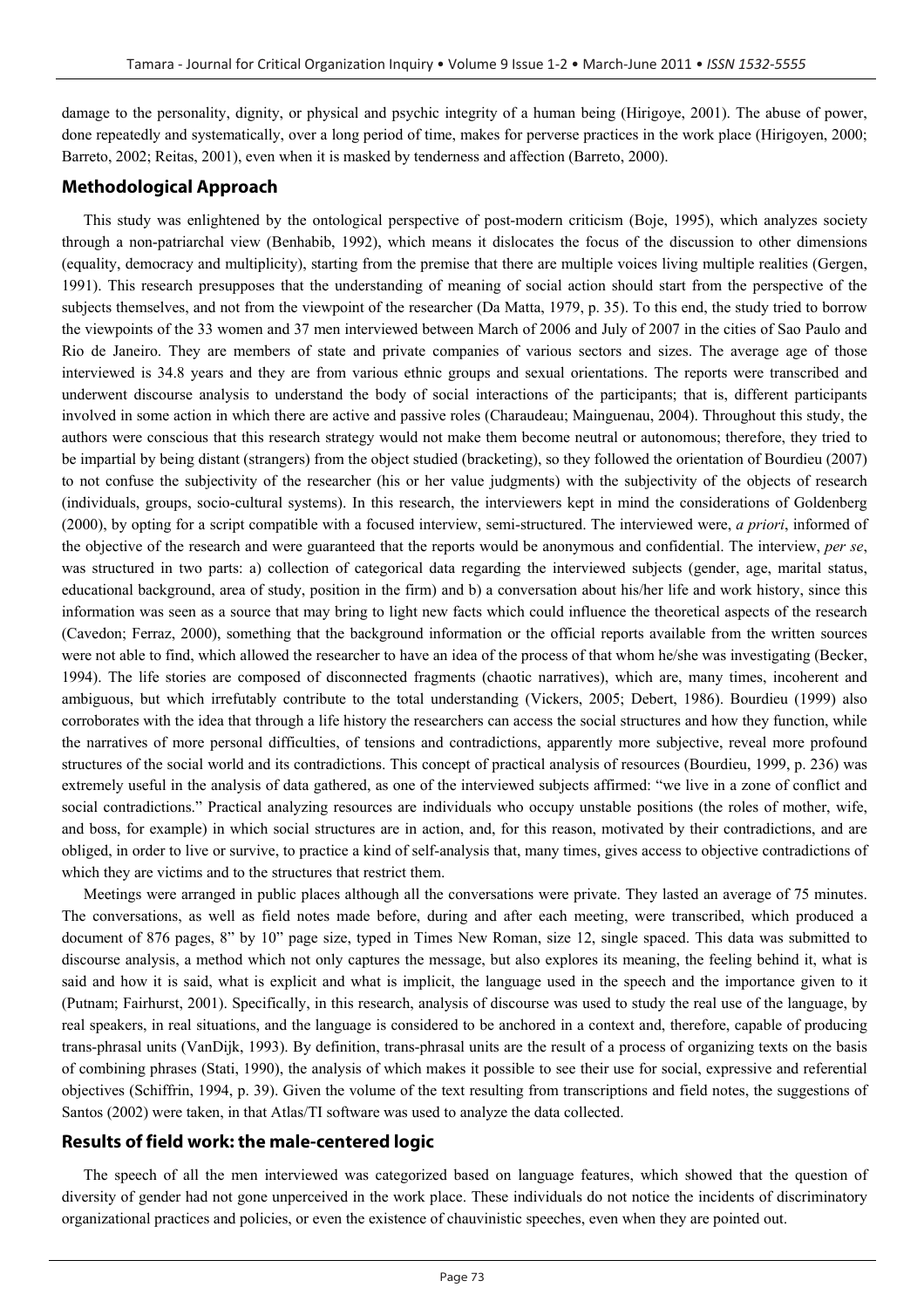*(01) Man, I am not chauvinistic. I really like sexy, perfumed women, but let's admit It's one thing to get a plane and take off with a sexy flight attendant and another to find out that the pilot is a woman (...) they [the women] don't even know how to drive, much less to pilot" [making the sign of the cross on the last word] (…) Women pilots must be like those unattractive women who make a big effort in college"* 

#### *[Fernando studies Engineering*

In this speech fragment (01), Fernando, a Financial Analyst from Sao Paulo, made a point of reaffirming his heterosexuality ("*I really like women*") and made it clear that a woman is fundamentally recognized for her esthetic side ("*sexy*"). On the other hand, upon negating physical and manual skills ("*they don't know how to drive, much less pilot*"), masculine prerogatives (Carrigan, Cornell; Lee, 2002), the speaker, who says he is "not chauvinistic," reproduces misogynist arguments which put down the intellectual capacity of women and limit the feminine access to social capitol (Bourdieu, 2007). In this case, access to the College of Engineering is given to men based on their intelligence, but to women based on their effort. On the other hand, since women managed to be on the same level as men, they have lost their feminine attribute of beauty ("a bunch of unattractive women who make an effort"). Work as an airline pilot is reserved for men and women do lower jobs for which the basic qualification is the body ("*sexy flight attendants*"). Affirmations like those of Fernando (01) are repeated in other male speeches, which show that, independent of whether a woman is beautiful or ugly, she is, fundamentally, an object of discrimination because of her gender. We coded these fragments as physical features.

The internal logic of male discourse is built on the notion of alternatives (Ricoeur, 1994), the woman seen under the malecentered world view (Irigaray, L., 1994). The socio-affectionate interactions between the genders are impregnated by distance, equality, hierarchy, conniving and conflict between individuals, which became clear in the discourse of Edson (()2), Manager of Human Resources of an English multinational energy firm:

*(()2) Here in the firm there is no discrimination, especially because it is a direct order from the head office (...) Men work here, but there are also women, blacks, handicapped, but no gays, that I know of. (…) I don't see any problem in getting along or any discrimination, no (…) but differences are always there, right? You are a man, you know how women are, talking all the time, confused and fragile, not even able to go to the bathroom by themselves (…) So I said to her, PMS is nothing (…) PMS is cured by PD (Personnel Department), but I can't say that to my Director since she might send me to PD, especially if she is having one of those days."* 

In this fragment of discourse (02), Edson reproduces the official discourse of the firm, which negates any type of discrimination inside the organization; on the other hand, he reveals his lack of agreement when he makes it clear that this situation is only because of a "*direct order from the headquarters,"* which makes this concession ("*even*") to minorities. In his speech (()2), the Manager of Human Resources sees work as a dignified activity and exclusively reserved for white, heterosexual men, since the minorities are helpers in the productive process ("*but there are also women, blacks, handicapped, but no gays")*. It is important to point out that, of the eight managers and directors of this firm here in Brazil, there is no woman, black or handicapped person. Edson used a superior reference ("*you are a man, you know how women are")* trying to put down the identity and autonomy of women. By classifying women as "talkers," "confused" and "fragile," he disqualifies, reinforces a hierarchy of values, which presume that attributes of "courage," "autonomy," "skill," "adventure," and "group solidarity" are prerogatives of men (Carrigan, Cornell; Lee, 2002). Ironically, one of these "masculine qualities," that of group solidarity, is seen as a weakness when it is shown in the feminine world ("*they can't even go to the bathroom alone")*. As HR Manager, Edson explains that, in his view, women take advantage of PMS as an excuse to get out of work, which justifies firing them and, preferably, substituting them for men, since men don't have this problem. Because of a question of hierarchy, Edson would not confront his superior, but in his speech he makes it clear that, in spite of differing hierarchies, more important than being a director is the fact that she is a woman, which disqualifies her (" especially if she is having one of those days"). In essence, this speech fragment (03) reveals that even when one belongs to a superior social class or has a higher position in the organization, discrimination because of gender remains, is not lessened, as in the case of homosexuals (Irigaray, 2008) and blacks (Santos, 2006). This was also the object of the discourse of (03) Flavio, Senior Manager of Client Relations of a bank with headquarters in Sao Paulo.

 *(03) "(...) a bunch of hysterical (sic) women that are always in PMS [referring to the attendants at the call center]. This is a work place and not a place for affectations (…) These cleaning girls are also*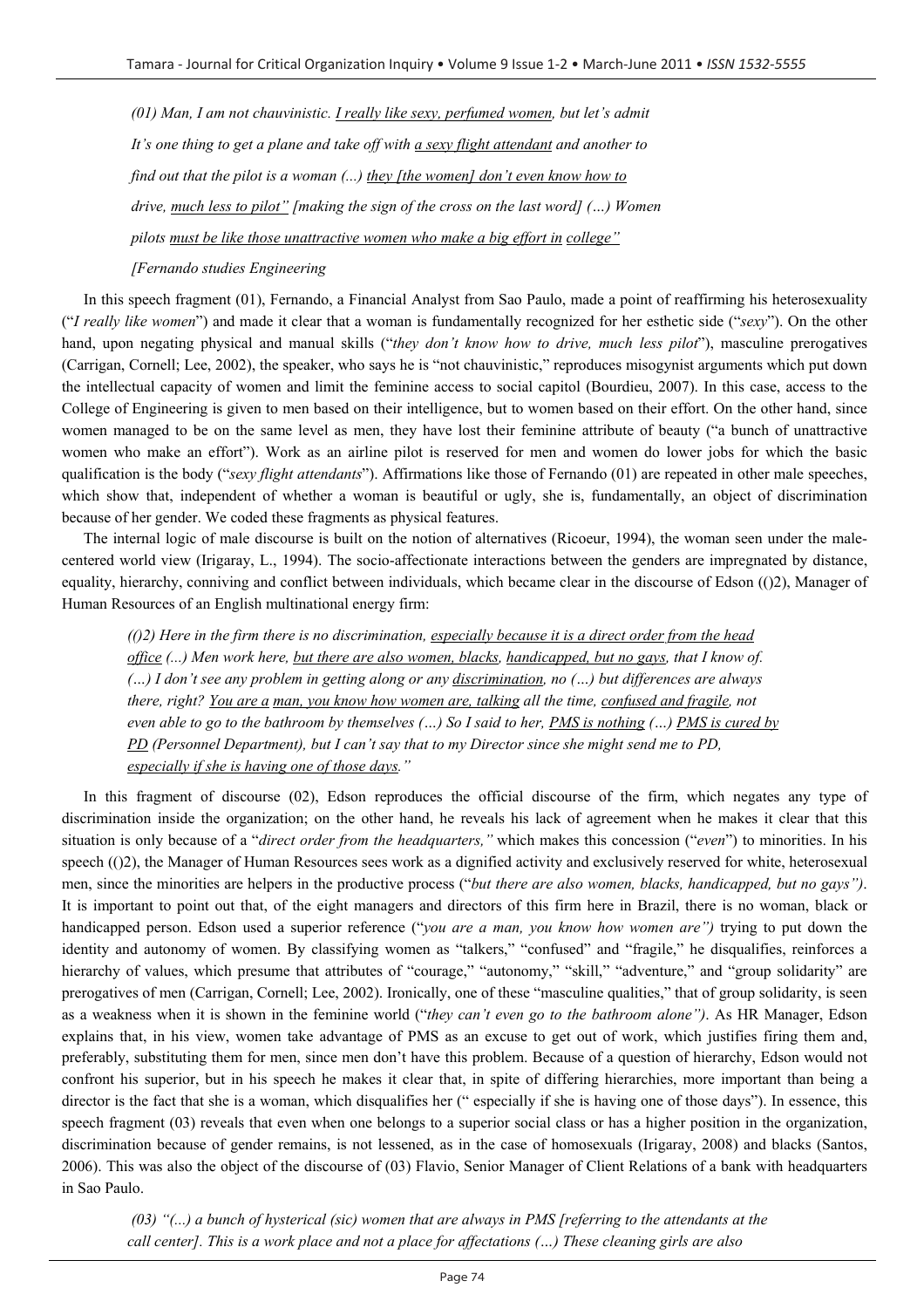*always talking, one is always sick here, another one there; poor people are always sick. I can't afford to do this; I have to put the bread on the table."* 

In the case of fragments of Flavio's speech (03), the features of gender are ignored and put down and words like "hysterical" and "affected" are used to refer to feminine emotional states during the tense. pre-menstrual period. Flavio makes clear in his speech (03) that the priority in the corporate environment is for men since they support families, which reflects a male-centered world. This vision is even more reinforced by the use of the word "girls" to refer to the workers in the cleaning sector since this chosen term denotes infantile qualities for these women. His speech (03) reveals that, as with discrimination based on ethnic differences (Santos, 2006) and sexual orientation (Irigaray, 2008), that based on gender is also accentuated by social questions ("*the cleaning girls are always talking" and "the poor are always sick")*. In the daily life of an organization, discrimination based on gender, as that based on ethnic background, sexual and religious orientation, is also masked by humor, as seen in discourse by Tadeu (04), a systems analyst of an American multinational in the Information sector of a Sao Paulo office.

*(04) The firm is very clear that here no prejudices can exist (,) but, of course, there are always jokes about fairies (gay men) going on, right? After all, these guys are really funny (…) of blacks, women, Jews and Portuguese too (…) it isn't prejudice; it's just humor. At the headquarters [in the U.S.] there is the politically correct talk; but this is Brazil, you know? We are upbeat and everything ends in a party. Do you think I am going to stop calling that lesbian in security, Dona Deise [character from a popular humor show on TV]? She knows it's a joke and doesn't even care. Anyway, she isn't even one of our workers; she is outsourced.* 

This discourse fragment (04) shows that the firm does not accept prejudice but alludes to humor as not being a type of discrimination – against masculine homosexuals (invoked by the use of the word, "fairies"), negroes (choice of "black"), women (use of "woman"), Jews (use of "Jew"), and people with mental limitations (use of "Portuguese," an allusion to implicit low intelligence, as used)—by the use of the fragment, "it's just humor." This would contradict studies that treat humor as a form of showing discrimination (Irigaray, 2008), and it shows that the national culture superimposes that of organizations, ignoring some controls that might exist to halt discriminatory practices. Tadeu's speech reveals that discrimination based on gender is worsened by homosexual orientation, hierarchical position and organizational identity. The security agent was referred to by the pejorative word choice "butch," which was hidden under humor (calling her Dona Deise, a character from a popular TV program). At the least, women are disqualified by making them seem infantile and sexual. Throughout the interviews, systematically, women work colleagues were referred to using the diminutive form in Portuguese (Carlinha, Renatinha, Flavinha), while the men were called either by their surnames or by their own names, often augmented by using the "*ao*" in Portuguese (Serjao, Marcao). Those men who were referred to in the diminutive were very young, small in stature or had homosexual characteristics. It became clear that the use of the diminutive was reserved for individuals that did not have social capital or physical attributes that reflected masculine strength.

Masculine discourse showed how women in the work place, in spite of a neutral organizational discourse (Irigaray, 2007), are still perceived as sexual objects. On many occasions they were referred to by physical attributes ("*the sexy one on the eighth floor*," "*the big-breasted one in computers*") or by the way they dressed ("*they wear such small dresses with cleavages that we can't even concentrate").* 

An attitude of belittling of women was also revealed in the narrative by Macedo (05) when he refers to the people for whom he is the boss. This person interviewed is Project Manager of an American multinational branch in Rio which works in the area of development of information management systems:

 *(05) Everyone here is very good, and, in spite of all the pressure, manage their work well. Even Joana, a great manager, works like a man (…), works all night if she has to, in spite of her age. I've never seen her crying around that she has to go home (…) here there's no way things can't work. Felipe is a super-Director. He's the man."* 

In this speech fragment (05), there are positive references to Joana's professional performance, since she doesn't behave as would be expected from the feminine sex, once more infantilized, which was clear by the choice of the verb, "crying around." This fragment shows that the view of the interviewed person, women do not have enough value to be considered competent professionals, especially in such a technical area. When women are recognized it is in a depreciative comparison to a man and as a special concession, as shown by the use of "even." The discourse of Macedo (05) makes it clear that, although Joana is his direct boss, he does not recognize her as being responsible for the success of the department. Felipe, the Director ("He's the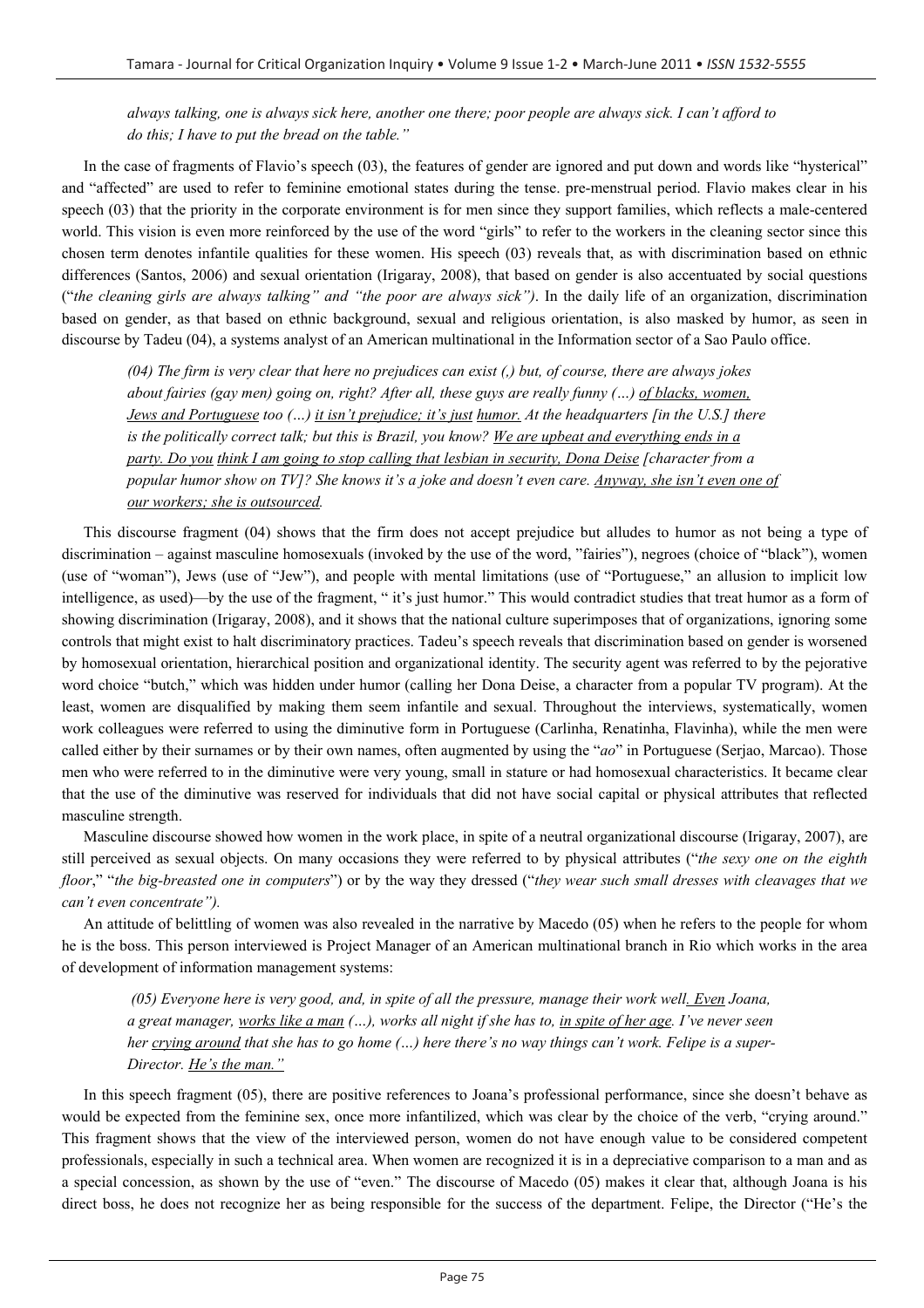man."), gets the merit. Also, discrimination because of sex is superimposed and worsened by discrimination because of age ("in spite of her age").

In this study, there was evidence that the male-centered view that women are not autonomous, physically and numerically able and rational (Carrigan, Cornell; Lee, 2002; Bourdieu, 2007), is entrenched in Brazilian management. As in the speech of Macedo (05), this discriminatory posture is also present in speech by Tavares (06), Director of a Brazilian air transport firm in Sao Paulo.

*(06) "Here we respect all differences in spite of difficulties (…) It's expensive having women as employees; they get married, have kids, are absent from work for four months (…) They like to stay home taking care of the family (…) but they and the gays, especially the young ones, are great in the call center and on board service; they were born for it."* 

The use of the phrase, "we respect all the differences, in spite of the difficulties," clearly denotes how much the problems are related to the firm's policy of no discrimination, which would be expected considering the delicate theme. The next parts of the same speech, however, show discrimination: "It's expensive to have women as employees; they get married, have kids, are absent from work for four months," is an explicit allusion to maternity leave and to the fact that women have double work, a central role in the local family structure (Betiol; Tonelli, 1991; Boscarin; Grzybovski, Migott, 2001). This part of the speech (06) denotes a view that women give priority to family life over a career, and that they are not compatible since the home is the "natural feminine environment" and that it is seen as an opposite pole to work (Tonelli, 2001). This speech (06) also reinforces the arguments of Bourdieu (2007), who sees the similarity of masculine homosexuals and women as male-centered hegemonic manifestations. This is extremely discriminatory in nature since it reserves for women and gays joint roles in the production of riches, that is, hierarchically inferior, and that denotes social discrimination. Besides, it shows the perseverance of macho discourse when credit is given for polish, communicative ability and rational incapability which are seen as feminine characteristics ("but they and the gays are great in the call centers and on board service; they were born for it) notably younger. The choice of the word, "younger," suggests that Tavares is driven by instrumental logic, to use cheaper workers who have less experience. This speech fragment (06) also reveals that discrimination based on gender, as well as sexual orientation (Irigaray, 2008) is worsened by social conditions, which points to the use of young people as cheaper workers.

If the speeches of the men interviewed tend to mask masculine hegemony under a politically correct discourse and humor, how is this hegemony perceived and expressed by women? This is the object of discussion in the next section.

# **Field Search Report: identities and gender in the work place**

As in the masculine discourse, those of the women were also structured based on language features. However, those interviewed did not hesitate to explain their perception of being submitted to discriminatory practices in the society in general, including in the work environment. In these reports it was clear that what is seen by men as humor and informal, to the women it was masked moral harassment (Barreto, 2000), as shown by the discourse of Lucia (07).

*"(...) I am not some poor, unattractive woman (...) I am a pretty woman, graduated from the Federal University, with graduate study, have lived abroad and, even so, I have to be twice as good as any man who works with me (…) My salary is the same as a nobody from the suburbs raised at the end of any street (…) I get tired of being called "princess, doll, cookie (…) One of the guys keeps joking, is always saying that I don't talk, but that I mew like a gentle cat" (07)* 

The speech fragment from Lucia (07), a Market and Sales Analyst of an industry of hygiene products shows that she is the victim of moral harassment, given that she is exposed repeatedly and systematically ("*always saying*") human and moral demeaning, in this case, masked under the guise of tenderness and informality (Barreto, 2000), who harms her psychic integrity (Hirigoyen, 2001), as seen by the use of the metaphor ("*gentle cat, princess, doll*, *cookie*"). This figurative language uses transfers to analogies, revealing the use of language and expressions as an instrument of reiteration and manipulation of masculine hegemony (Foucault, 1994), utilized by men to emphasize exclusively the physical attributes of women, which only exist and are seen to the degree that they satisfy masculine sexual desire and desire for possession and domination. This practice is also shown by the use of synecdoche *("don't speak, I mew").* However, in her speech, (07) Lucia makes it clear that gender alone does not create a category of identification and solidarity, as she makes it clear that she is above other women, that she doesn't correspond to the esthetic pattern as seen in inferior social classes ("*I am not some poor, unattractive women*"). In addition to this, as the more affluent homosexuals (Irigaray, 2008), in spite of feeling the pain of discrimination for gender ("I have to be twice as good as any man who works with me"), Lucia does not hesitate to reproduce the same behavior based on social parameters, since she believes it is inadmissible to have a colleague, who she puts down (explained by the word choice of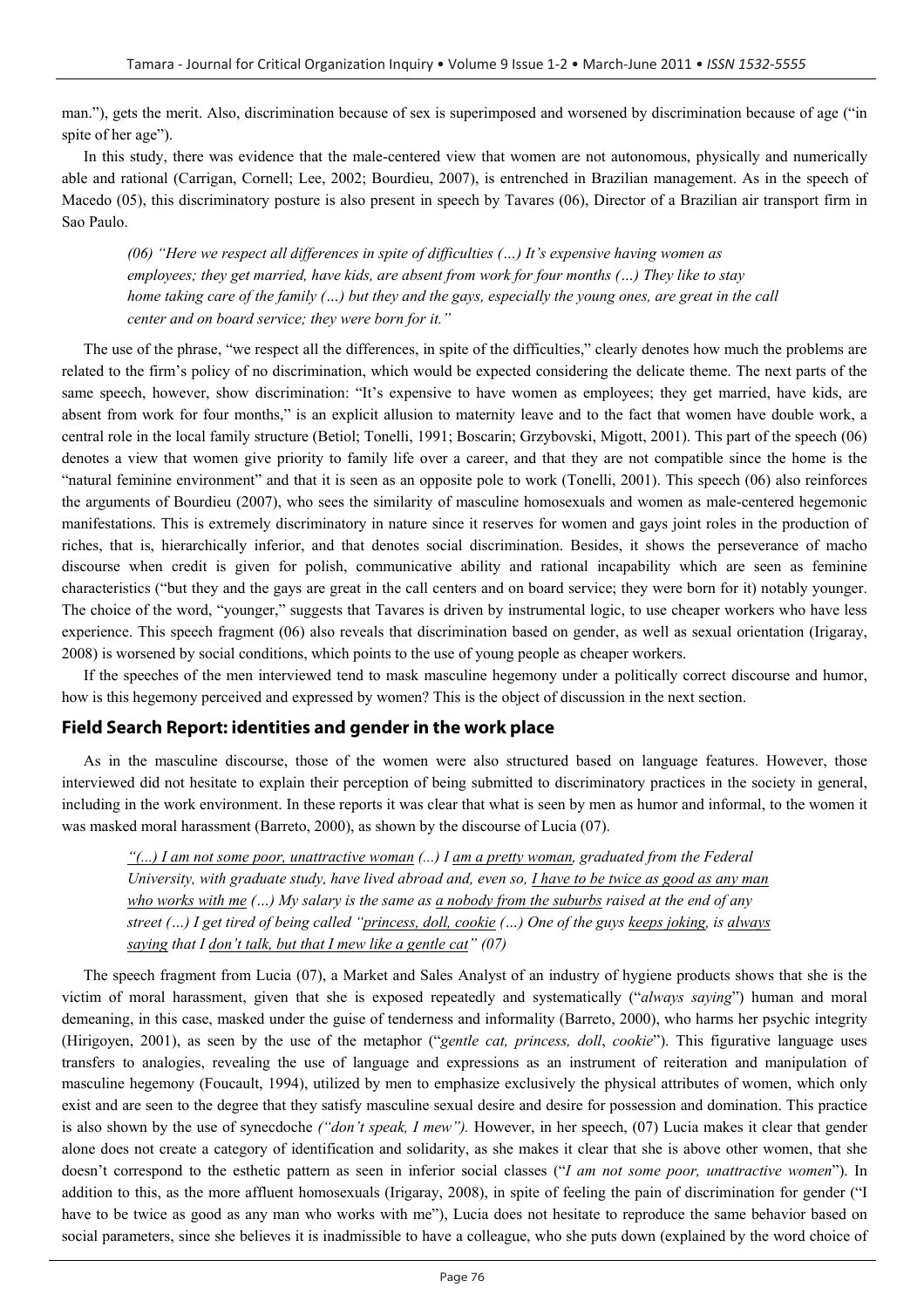"suburban guy"), who has the same salary as her but who lives in the suburb and does not have graduate school from a first-rate university.

The organizations, in spite of their neutral and politically correct discourse, are accomplices in the daily practice of submitting women to an eroticized subordination in the work place. They set the stage for the alignment of the relations between genders, which are permanently redefined from conversational events, remodeled by external data, manipulated by shared signals and, in particular, by the game of certain pertinent units (the language characteristics themselves). In this way, a family-like relationship comes about (external data) which favors the production of confidence (outside data), which results in the installation of a (lack of) intimacy until then unknown by the speakers. This discrepancy between the organizational relations comes out in the speech of Renata (08), Financial analyst of a Spanish bank in Sao Paulo, in her report on interactions between her, her manager and her subordinates.

 *(08) "I feel discriminated against even in the way the manager treats me (...) He speaks in a tone of voice that, I don't know, in a more direct way with my male colleagues. Not with me; it seems like he treats me as if I were stupid, as if I didn't speak the same language (…) the other day he was surprised because I understand financial mathematics profoundly. He said: not bad…without saying…for a woman or for a black (…) as I am the only woman in the group, they call me a mascot [pause] and notice that Chico came here after me and I am the only one for whom they use the diminutive: Renatinha here, Renatinha there (…) and I am the only black person on the whole floor, I feel that they look at me strangely, but they aren't going to do anything, you know? It's an unimaginable crime to ask me to happy hour, always with the comment: will your boyfriend let you go? They don't seem to take me seriously. How can I make a career like this? I don't think they would ever let me be a manager."* 

The speech fragment by Renata (08) shows that this person perceives a difference in treatment on behalf of the manager in his different posture and tone of voice, which reflect a lack of intimacy between the speakers ("*as if I didn't speak the same language*"). Renata resents being treated like a child by the boss *("He speaks in a more direct way to my colleagues* and by her work colleagues (to have the nickname of mascot, although she is not the newest one in the group and to be called always in the diminutive). This resentment is justified, as she is seen and treated as a child and faces a masculine model for getting promoted and having professional success, (Oliveira; Oliveira; Dalfior, 2000; Silva; Vilas Boas; Brito, 2001), which compromises her career and, consequently, is characterized as taking away social capital (Bourdieu. 2007). In this speech (08), it becomes implicit that discriminations are superposed for gender and ethnic background, perceived by the person interviewed, which characterize discrimination of the second degree, a social phenomenon that results in psychic overcharge (Irigaray, 2008). Even though there are laws and regulations that prohibit any type of discrimination, Renata perceives herself to be the target of negative, differentiated treatment *("the only woman in the group," "the only black person on the floor"),* which results in psychic overcharge (Pauchant, 2006).

In general, all of the women interviewed expressed hurt, anguish and disappointment for feeling devalued, not only in the work environment as Renata, but also by the family, especially husbands and children, who do not recognize the difficulties that they face because of the double work day. These results reinforce conclusions from former research (Paula Netto, Capelle; Vilas Boas, 2001, Betiol; Tonelli, 1991; Boscarin; Grzybovski; Migott, 2001). However, women, blacks, fat, ugly and poor people show much more anguish since they feel persecuted by men as well, by other women, even members of a subgroup minority; in other words, women who are fat discriminated against the poor; the poor discriminated against the ugly. This fragmentation of feminine identity led us to realize that gender cannot be treated as a "closed package," for there are subcategories that, circumstantially, superimpose this category.

In this study, it was found that women who go up professionally fall back on the strategy to simulate masculine behavior (Bourdieu, 2007): they try to speak less and more directly, they a-sexualize themselves, dressing in suits and dark tones, and gesticulate less. However, some of those interviewed were suspicious of the efficiency of this strategy, as is evident in the discourse of Olivia (09) and Catarina (10).

 *(09) "It's funny how my colleagues at work treat me as if I were a man (…)It's part of the game (…) Brazilian men are machos, no matter in what firm they work: Swedish, American, they say, in front of me that women are fragile, I don't think it's good (…) it doesn't matter what I do, I feel that I will never be one of the boys, but I don't care; they have to swallow that I am an engineer like them, project manager like them and, like it or not, many have to answer to me."*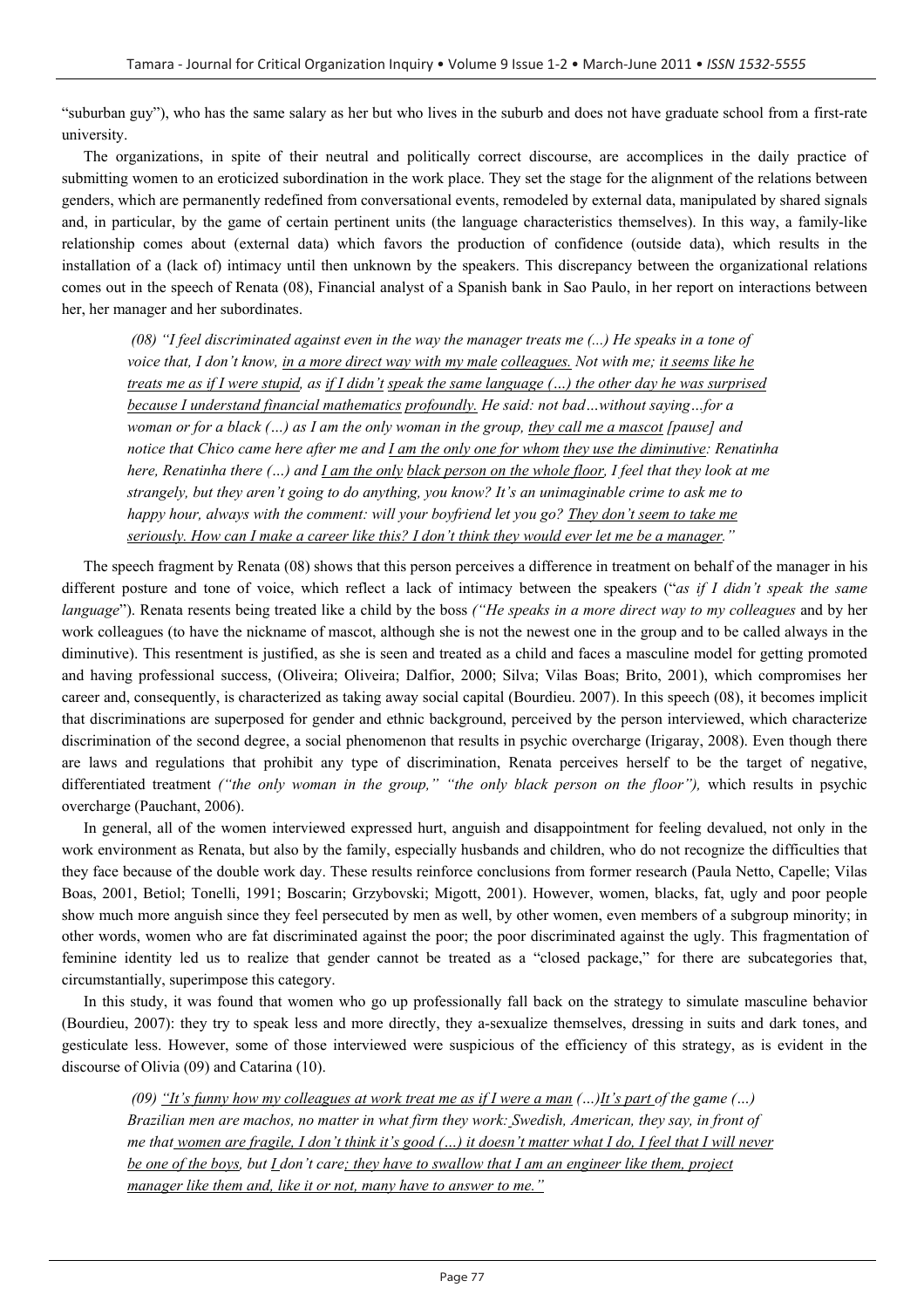*(10) "(…) that's why I have to dress like this...very formally. I always use grey or black…this suit gives a professional tone, makes them respect me (…) They look at me as a colleague and not like a woman (…) my clothes are sophisticated,, bought in New York, Paris, I never wear any Vila Romana."*

The fragment of Olivia's discourse (09) shows that, in fact, the national culture is predominant over the organizational culture and how the male-centered attitude causes suffering to this worker. She has her feminine identity negated (Irigaray, L., 1994) by being treated as a man. What could mean equality and equal standing with her colleagues is, in reality, the manifestation of a fundamental imbalance put between men and women in the area of symbolic exchanges. (Bourdieu, 2007), since even though she is "*treated as a man*," she will never be one of them ("…*never be one of the boys'*). She will never have access to the social capital reserved for men. Olivia's awareness is shown by the use of antonyms, or a syllogism, for which *"women are fragile, you are fragile*" is omitted. The shortened syllogism goes along with the politically correct rhetoric since it is less pedantic that the complete syllogism; however, its use supposes that the premise is easily recuperated, which is an offence to Olivia. In fact, this person interviewed expressed her dissatisfaction with the macho commentaries she is subjected to by using a prototypical pun *("I don't think this is good").* The word she uses in Portuguese is *"legal*," which can mean good or legal. The use of this expression reveals a paradox, since the real meaning of it should be recognized by those to whom it is directed (the work colleagues) and the literal value, which is not completely obliterated, implies possible procedures could be taken. Olivia's speech (09) also brings us back to the discussion on how a higher social class can affect the discrimination based on ethnic background (Santos, 2006) and sexual orientation (Irigaray, 2008), but does not have the same effect for women since even though she is "an engineer" (used in the masculine form once again) and "project manager" as the men, she still perceives herself to be discriminated against. However, Catarina's fragment (10) reveals that, given the impossibility of being seen in another way, she resigns herself to social practices that do not consider the differences. When she is treated and lets herself be treated as a man, she manages to survive in the daily chauvinism of the firm. Coherent with this, she adopts, in her own way, a formalism that she doesn't like, which is shown by lexical selections "*I have to dress like this (…) this suit gives a professional tone, gets me respect (…) they see me as a colleague and not as a woman."* In this way, in this case, the price of working in the firm and surviving the prejudices is to negate her own identity, which becomes built on a masculine basis (Beauvoir, 1995), and holds to the mainstream and its discriminatory practices. This behavior reveals an ego-distancing discrimination (Irigaray, 2008), which means that although she belongs to the feminine gender, she incorporates male-centered values and disqualifies herself and other women.

It would be a mistake to treat the identity formed from gender as a solid category. In fact, there is evidence that discrimination against women in the work place is accentuated by other psychographic data, as social class, esthetic appearance, religion and sexual orientation, which characterizes discrimination of second and third degrees. This new dimension of parallel, superposed and simultaneous identities (Baudrillard, 1968; Benhabib, 1992) was found in the speech fragments of Lucia (07), Renata (08), Olivia (09) and Catarina (10). This same idea was perceived by Simone, secretary to the General Planning Manager of a Swedish engineering firm in Sao Paulo; however, in her speech (11), she reveals another dimension to the feminine universe: marital status.

 *(11) "For a woman to be seen as a good professional she has to be twice as good as men, even better, in my case, since I am blond (...), even worse, separated. Do you think there is no prejudice still? A separated woman is seen as easy prey for men and a secretary too? Men think we are almost call girls and women too. I have heard insinuations that I sleep with the boss."* 

The discourse fragment (11) points out the existence of a fourth degree of discrimination, by the fact that a woman is obliged to be "twice as good as a man"; is blond, which in Brazilian interpretation, is synonymous with a lack of intelligence; is separated, which means she is "easy prey for men," all of this reinforces the evidence that, even in the "neutral" corporate world, women are viewed as essentially objects of masculine pleasure (Bourdieu, 2007; Pringle, 1998) or that they will always be looking for a man to validate their social role (Bequvoir, 1995; Irigaray, L.,1994). Simone's speech (11) professional discrimination is also mentioned—on the part of women as well as men—by the fact that she is a secretary, a job seen as feminine because of its subservient nature (Bourdieu, 2007). In this research, and language discourse analysis—notably in the speeches of Eliane (12) and Patricia (13)—was a valuable instrument to "open the package" of gender categories as it validated the coexistence of feminine identity with others, simultaneously.

 *(12)..."If I am discriminated against? I don't really know; everything is relative. No one says anything in the open, but I look around and see that in the middle of a bunch of lawyers, there are only four girls (…) I come from a poor family, studied where I did because of a scholarship ( ) They looked at me strangely when they found out that I live in the suburbs; it seems to discredit me; other people feel sorry*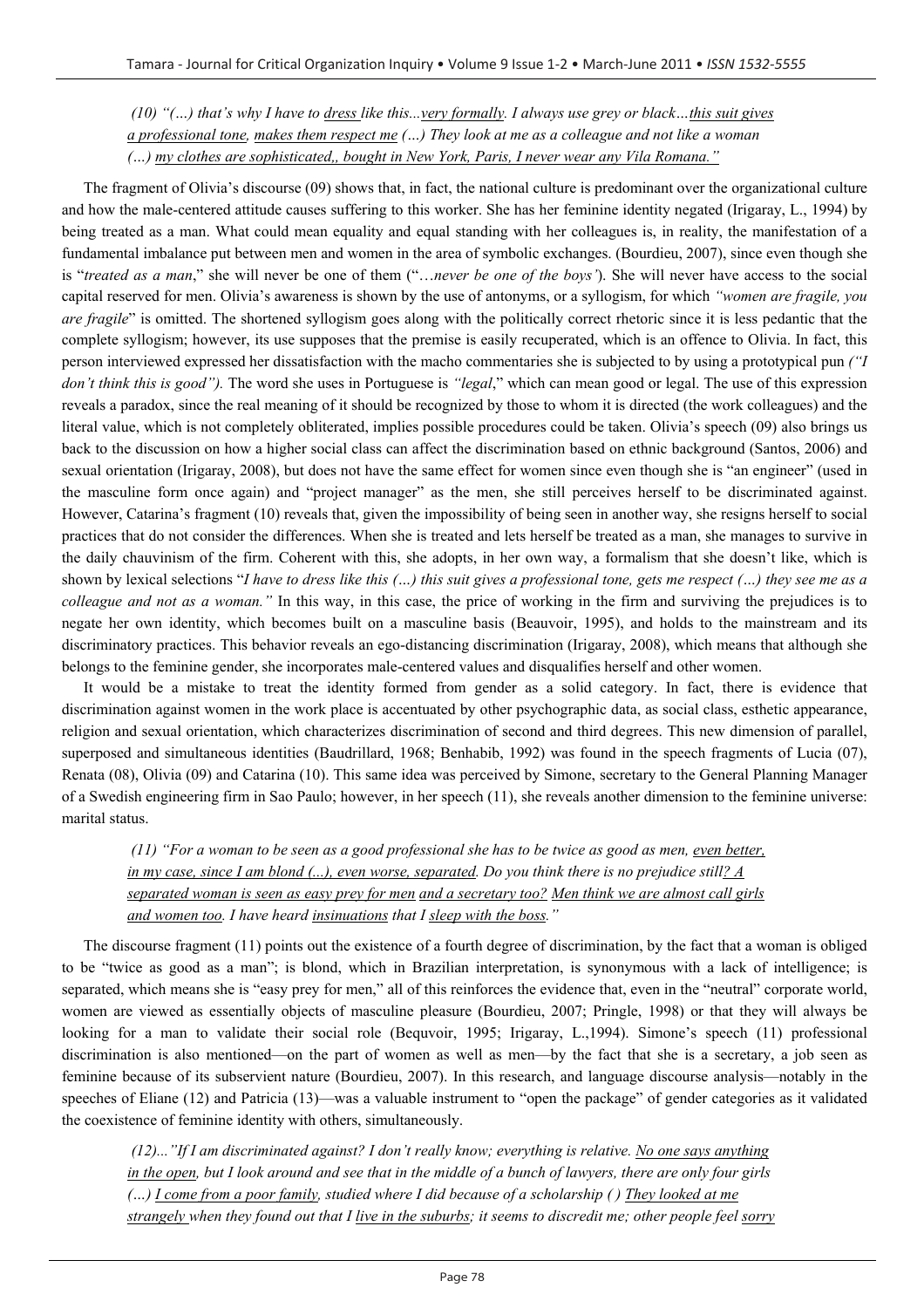*for me (...) the girls don't call me to travel with them on the weekends (...) They comment that I should dress better, wear the brand names they use, but I have a family to support."* 

 *(13)"I do my job of manager (…) In a time of crisis, I fire people if I have to, even though the person is a woman and competent (...) These orders come from above."*

The fragment of Eliane's discourse (12) shows that she perceives the existence of discrimination based on gender in the Law Department where she works because of inequality between men and women who work there. Furthermore, Eliane also believes she is discriminated against socially and is belittled, even by the women because of her humble origin and place of residence. Eliane's narrative (12) as that of other women, uncovers that inside the group of women, there are differences based on social class, esthetic sense and sexual orientation. In the case of this speaker, she does not see herself as a member of the group *("They don't invite me to travel with them on the weekends")* because she is not of the same social class *("I don't wear the same brands as they do")*. As Eliane, Patricia is also a woman although her speech (13) uncovers that her organizational identity superimposes that of gender, leading us to infer that, in the work environment, there is not a sense of corporate loyalty among the women, which is shown by lexical selection of the concessive connector *("even so")*. At the least, this research points out that gender—as ethnic background, social class and sexual orientation—does not make up a hermetic category that is in and of itself, or is only socially inherited and traditionally attributed to individuals as a definition of their identity (Bauman, 2005).

The diverse categories of identity interpose, superimpose and are diluted, which results in a dilemma for individuals since these identities come in the middle of a paradoxical relationship of inclusion/exclusion in a conflicting social space where there is a difficult negotiation between the place and the non-place, a parasitic place that lives with the very impossibility of stabilizing. This paradoxical state results in specific discourses that can only be authorized by itself (Charaudeau; Mainguenau, 2004); if the speaker has a high position, he /she cannot speak in the name of some transcendence, but if he/she does not belong in some way to the social space, he/she cannot give an acceptable message.

#### **In conclusion: discussing gender and discrimination in the work place**

Analysis of the data shows that the differences in gender do not go unnoticed in the organizational environment and that, in fact, as earlier studies point out (Betiol; Tonelli, 1991; Machado, 1999; Olliveira;, Dalfior, 2000; (Carvalho; Carvalho; Santos, 2002), women are the target of discrimination in this social dimension. In spite of misogynistic attitudes and comments, men, most of the time, do not perceive them as such. This behavior, in general, is dressed up in speeches that, apparently, are politically correct, suavely declared, or hidden under the mask of humor, which shows that national Brazilian culture prevails over the organizational culture, even in European and North American firms. In fact, a contribution which is more relevant to this research in order to advance the discussion about discrimination based on gender in the work place, is the fact that it discussed gender, not as a solid category, since, as gender is intertwined with discriminatory processes based on esthetics, ethnic background, social class and sexual orientation, it is accentuated when the individual belongs to privileged social classes. The "package" is open. Effectively, these other psychographic traits serve as a basis of discrimination even among women. When compared with other types of discrimination, that based on gender seemed peculiar. As was suggested by research by Santos (2006) and Irigaray (2008), respectively, discrimination by gender is not lessened in any circumstance. Thus, women, even when rich, beautiful or in higher job positions, continue to be discriminated against by men, which is the central axis of the speech fragments (07), (09) and (10).

The implications of the present study are applicable to academic institutions, organizations and society in general. In relation to academic institutions, researchers should recognize the multiple identities that exist inside the apparently hermetic categories and, thus, to give voice to those who are silenced by social and organizational discourse. For firms, it is the role of the administrators to implement practices that, effectively, stop discriminatory acts and moral harassment at work. For society, it is hoped that there is recognition that there are still individuals whose citizenship is being taken away by social micro-practices.

Focusing on these implications seems to be an adequate suggestion for future research.

#### **References**

ALVES, M.; GALEÃO-SILVA, L. Crítica da Gestão da Diversidade nas Organizações. **Revista de Administração de Empresas**, v. 21. São Paulo: julho / setembro 2004; p. 18-25.

BARRETO, M. **Uma jornada de humilhações**. Dissertação de Mestrado em Psicologia Social: São Paulo: PUC, 2000.

BASTOS, A., CORREA, N.; LIRA, S. Padrões de Comprometimento com a Profissão e a Organização. **Anais** do 22° Encontro da ANPAD, Foz do Iguaçu, 1998.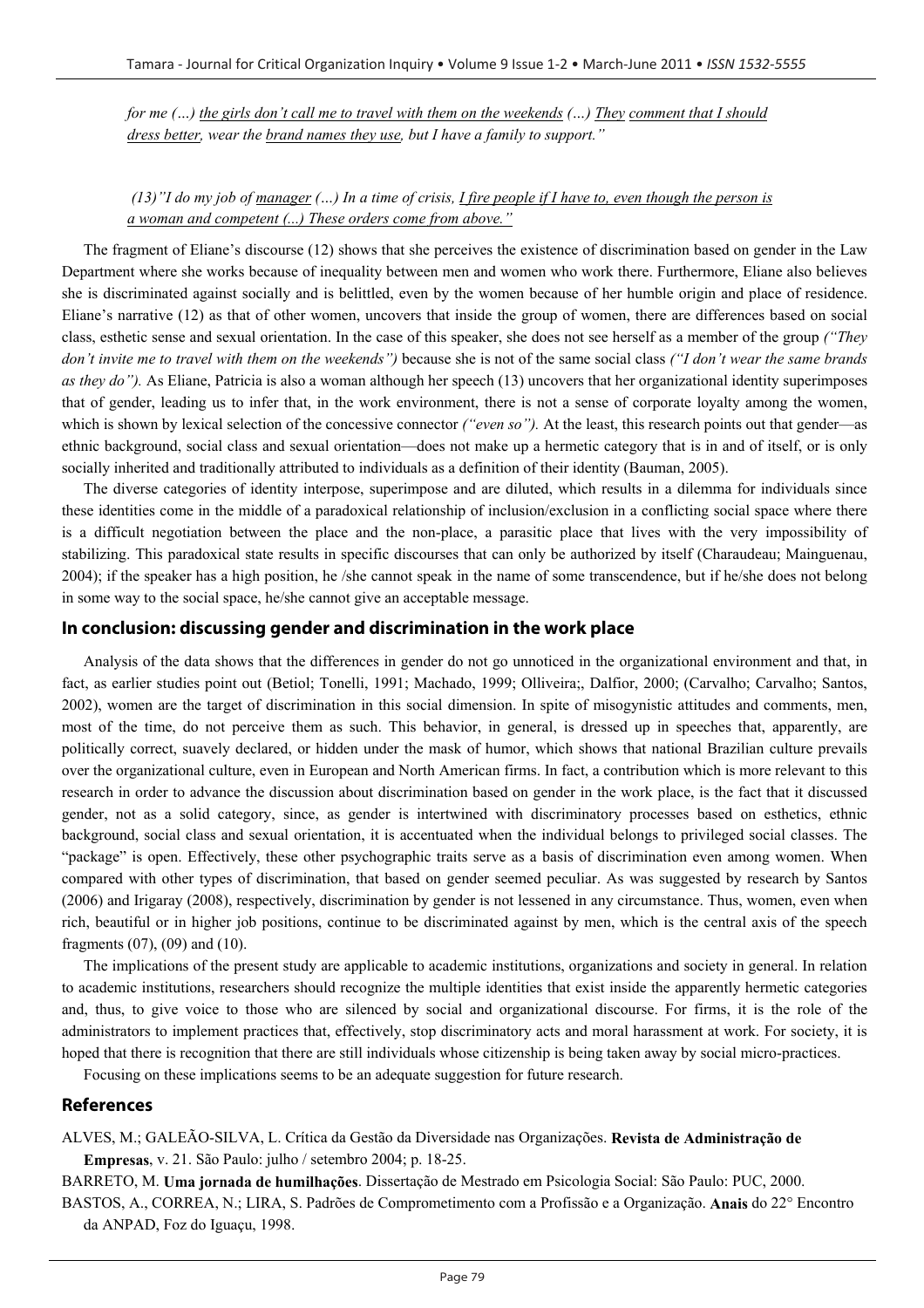BAUDRILLARD, J. **Simulacra et Simulation**. Paris: Gallimard, 1968.

BAUMAN, Z. **Identidade**. Rio de Janeiro: Zahar, 2005.

\_\_\_\_\_\_\_\_\_\_\_. **Modernidade Líquida**. Rio de Janeiro: Zahar, 2002.

BEAUVOIR, S. **O Segundo Sexo: Fatos e Mitos**. Rio: Nova Fronteira, 1995.

BECKER, H. **Métodos de Pesquisa em Ciências Sociais**. São Paulo: HUCITEC, 1994.

BENHABIB, S. **Situating the Self. Gender, Community and Postmodernism in Contemporary Ethics**. New York: Rotledge, 1992.

BERGER, P; LUCKMANN, T. **A Construção Social da Realidade**. 24ª. Edição. Petrópolis: Ed. Vozes, 2004.

BETIOL, M. Ser Administradora É o Feminino de Ser Administrador? **Anais.** 24°ENANPAD, Florianópolis, 2000.

- BETIOL, M.; TONELLI, M. A Mulher Executiva e suas Relações de Trabalho. **Revista de Administração de Empresas** v. 31, n. 4, out/dez 1991.
- BOJE, D. Stories of the Storytelling Organization : A Postmodern Analysis of Disney as "Tamara-Land". **Academy of Mangement Journal**, 38:4, p. 997-1035, 2001.

BOSCARIN, R., GRZYBOVSKI, D.; MIGOTT, A.Mulher, Conhecimento e Gestão Empresarial. **Anais.** 25° Encontro da ANPAD, Campinas, 2001.

BOURDIEU, P. **A Dominação Masculina**.Rio de Janeiro : Bertrand Brasil, 2007.

CARRIGAN, T.; CORNELL, B.; LEE, J. Toward a New Sociology of Masculinity. In: BROD, H. (Ed.). **The Making of Masculinities**. Boston: Allen and Unwin, 2002.

CARVALHO, J.; CARVALHO, M.; SANTOS, L. Novas Bonecas Feitas de Velhos Retalhos. **Anais** do 26° Encontro da ANPAD, Campinas, 2002.

CAVEDON, N.; FERRAZ, D. O Reflexo do simbólico nas estratégias dos permissionários do viaduto Otávio Rocha. 3Es, 1º, 2003, Curitiba: **Anais**..., 2003.

CHARAUDEAU, P.; MAINGUENAU, D. **Dicionário de análise do discurso.** São Paulo: Contexto, 2004.

CORRÊA; A.; CARRIERI, A. Assédio Moral: uma Possibilidade de (Re)leitura das Relações de Poder. **Anais.** XXIX EnANPAD. Brasília, 2005, Cd-Rom.

DaMATTA, R. **Carnavais, malandros e heróis**. Rio de Janeiro: Rocco: 1979. \_\_\_\_\_\_\_\_\_\_\_\_. **A Casa e a Rua**. Rio de Janeiro: Guanabara Koogan, 1991.

DEBERT, g. **Problemas relativos à utilização da história de vida e história oral**. In: CARDOSO, R. **A aventura antropológica**. Rio de Janeiro: Paz e Terra, 1986.

ECCO, U. **História da Feiúra**. Rio de Janeiro: Record, 2007.

EDWARDS, M.; WATSON, A. Psychosocial Aspects of Cleft Lip and Palate. In: **Advances in the Management of Cleft Palate**. New York: Churchill Livingstone, 1980.

CARNEIRO, R.; RIBEIRO, R. A Inclusão Indesejada. **Anais** XXXII EnNAPAD. Rio de Janeiro, 2008, Cd-Rom

FERNANDES, F. **Mudanças sociais no Brasil: aspectos do desenvolvimento da sociedade brasileira**. São Paulo : Difusão Européia do Livro, 1987.

FLEURY, M. Gerenciando a Diversidade Cultural: experiência de empresas brasileiras. **Revista de Administração de Empresas**, v. 40, n.3: 18-25. São Paulo: jul / set 2000.

FOLEY, J. Effect of labeling and teacher behavior on children's attitudes**. American Journal of Mental Deficiency**, 83: *380- 384, 1979***.**

FOUCAULT, m. **Ditos e Escritos**, vol. IV. São Paulo: Galimard,1994.

FREITAS, M. Assédio moral e assédio sexual: faces do poder perverso nas organizações. **Revista de Administração de Empresas**. São Paulo, v. 41, n.2: 8- 19, abr/jun 2001.

GERGEN, K. **The concept of self**. New York: Holt, Rinehart & Winston, 1991

GIASSON, F. Femmes Gestionnaires – L´Atrice et l´Organization. In: CHANLAT, J-F. **L´Individu dans l´Organisation – Les Dimension Oubliées**. Canada: Les Presses de l´Université Laval et les Éditions Eska, 1990.

GOLDENBERG, M. **A arte de pesquisar: como fazer pesquisa qualitativa em Ciências Sociais**, 4ª. ed. Rio de Janeiro: Record, 2000.

HEINSKI, R. Um Estudo sobre a Inclusão da Pessoa Portadora de Deficiência no Mercado de Trabalho. **Anais.**.. XXVIII EnANPAD, Curitiba, 2004, CD-Rom.

HELOANI, R. **Gestão e organização no capitalismo globalizado. História da manipulação psicológica no mundo do trabalho**. São Paulo: Atlas, 2004.

HIRIGOYEN, M. **Assédio Moral: a violência perversa no cotidiano**. 5ª. ed. Rio de Janeiro: Bertrand, 2002.